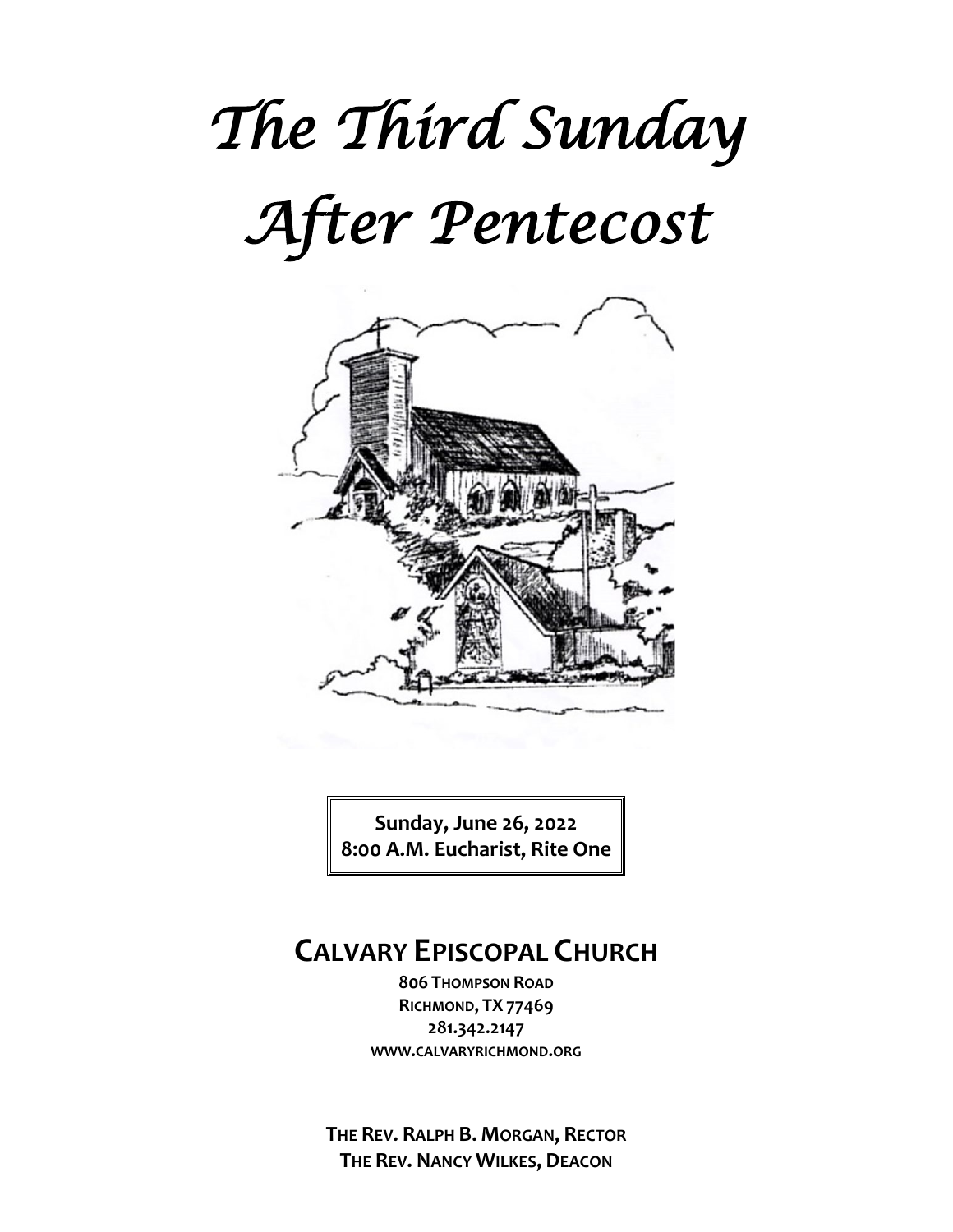

# *THE WORD OF GOD*

#### **PROCESSIONAL HYMN 550 - Jesus calls us; o'er the tumult**

*1. Jesus calls us; o'er the tumult of our life's wild, restless sea, day by day his clear voice soundeth, saying, 'Christian, follow me;'*

*2. as, of old, Saint Andrew heard it by the Galilean lake, turned from home and toil and kindred, leaving all for his dear sake.*

*3. Jesus calls us from the worship of the vain world's golden store; from each idol that would keep us, saying, 'Christian, love me more.'*

*4. In our joys and in our sorrows, days of toil and hours of ease, still he calls, in cares and pleasures, 'Christian, love me more than these.'*

*5. Jesus calls us! By thy mercies, Savior, may we hear thy call, give our hearts to thine obedience, serve and love thee best of all.*

#### **WELCOME AND ACCLAMATION BUDGE 323**

Blessed be God: Father, Son and Holy Spirit.

#### *And blessed be his kingdom, now and forever. Amen.*

Almighty God, unto whom all hearts are open, all desires known, and from whom no secrets are hid: Cleanse the thoughts of our hearts by the inspiration of thy Holy Spirit, that we may perfectly love thee, and worthily magnify thy holy Name; through Christ our Lord. *Amen.*

Hear what our Lord Jesus Christ saith: Thou shalt love the Lord thy God with all thy heart, and with all thy soul, and with all thy mind. This is the first and great commandment. And the second is like unto it: Thou shalt love thy neighbor as thyself. On these two commandments hang all the Law and the Prophets.

Lord, have mercy upon us. *Christ, have mercy upon us.* Lord, have mercy upon us.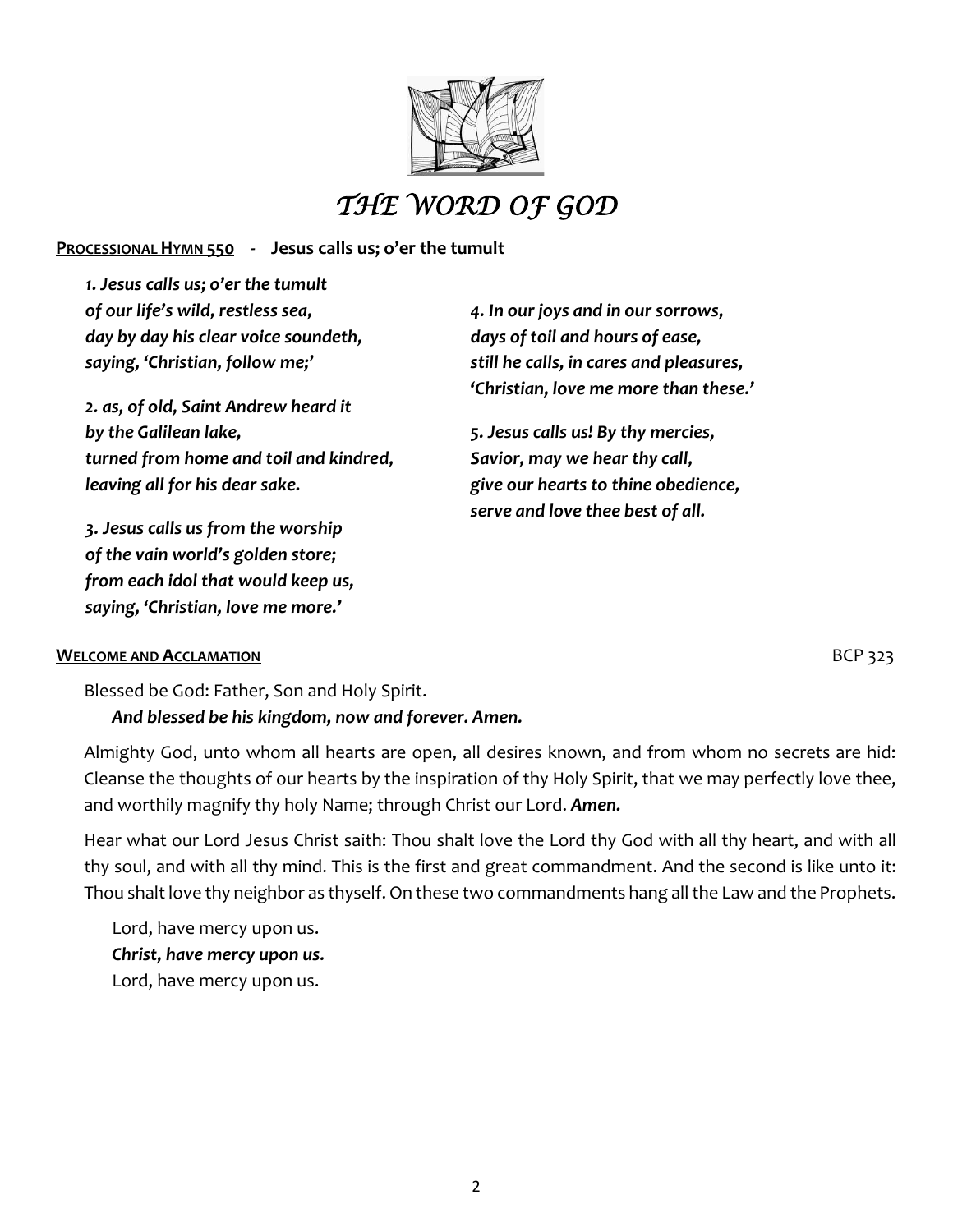*Glory to God in the highest, and peace to his people on earth. Lord God, heavenly King, almighty God and Father, we worship you, we give you thanks, we praise you for your glory. Lord Jesus Christ, only Son of the Father, Lord God, Lamb of God, you take away the sin of the world; have mercy on us; you are seated at the right hand of the Father; receive our prayer. For you alone are the Holy One, you alone are the Lord, you alone are the Most High, Jesus Christ, with the Holy Spirit, in the glory of God the Father. Amen.*

#### **THE COLLECT OF THE DAY**

The Lord be with you.

*And with thy spirit.* 

Let us pray.

O Almighty God, who hast built thy Church upon the foundation of the apostles and prophets, Jesus Christ himself being the chief cornerstone: Grant us so to be joined together in unity of spirit by their doctrine, that we may be made an holy temple acceptable unto thee; through the same Jesus Christ our Lord, who liveth and reigneth with thee and the Holy Spirit, one God, for ever and ever. *Amen.*

#### **THE LESSONS** *(See Insert - Response is Thanks be to God)*

| A READING FROM THE SECOND BOOK OF KINGS       | 2 Kings 2:1-2, 6-14  |
|-----------------------------------------------|----------------------|
| THE PSALM                                     | Psalm 77:1-2, 11-20  |
| A READING FROM PAUL'S LETTER TO THE GALATIANS | Galatians 5:1, 13-25 |

#### **SEQUENCE HYMN LEVAS 18 - Swing low, sweet chariot**

| Swing low, sweet chariot,                   | 3. The brightest day that ever I saw    |
|---------------------------------------------|-----------------------------------------|
| Coming for to carry me home.                | Coming for to carry me home.            |
| Swing low, sweet chariot,                   | When Jesus wash'd my sins away,         |
| Coming for to carry me home.                | Coming for to carry me home.            |
| 1. I looked over Jordan, and what did I see | 4. I'm sometimes up and sometimes down, |
| Coming for to carry me home.                | Coming for to carry me home.            |
| A band of angels coming after me,           | But still my soul feels heavenly bound, |
| Coming for to carry me home.                | Coming for to carry me home.            |
| 2. If you get there before I do,            | O, Swing low, sweet chariot,            |
| Coming for to carry me home.                | Coming for to carry me home.            |
| Tell all my friends I'm coming too,         | Swing low, sweet chariot,               |
| Coming for to carry me home.                | Coming for to carry me home.            |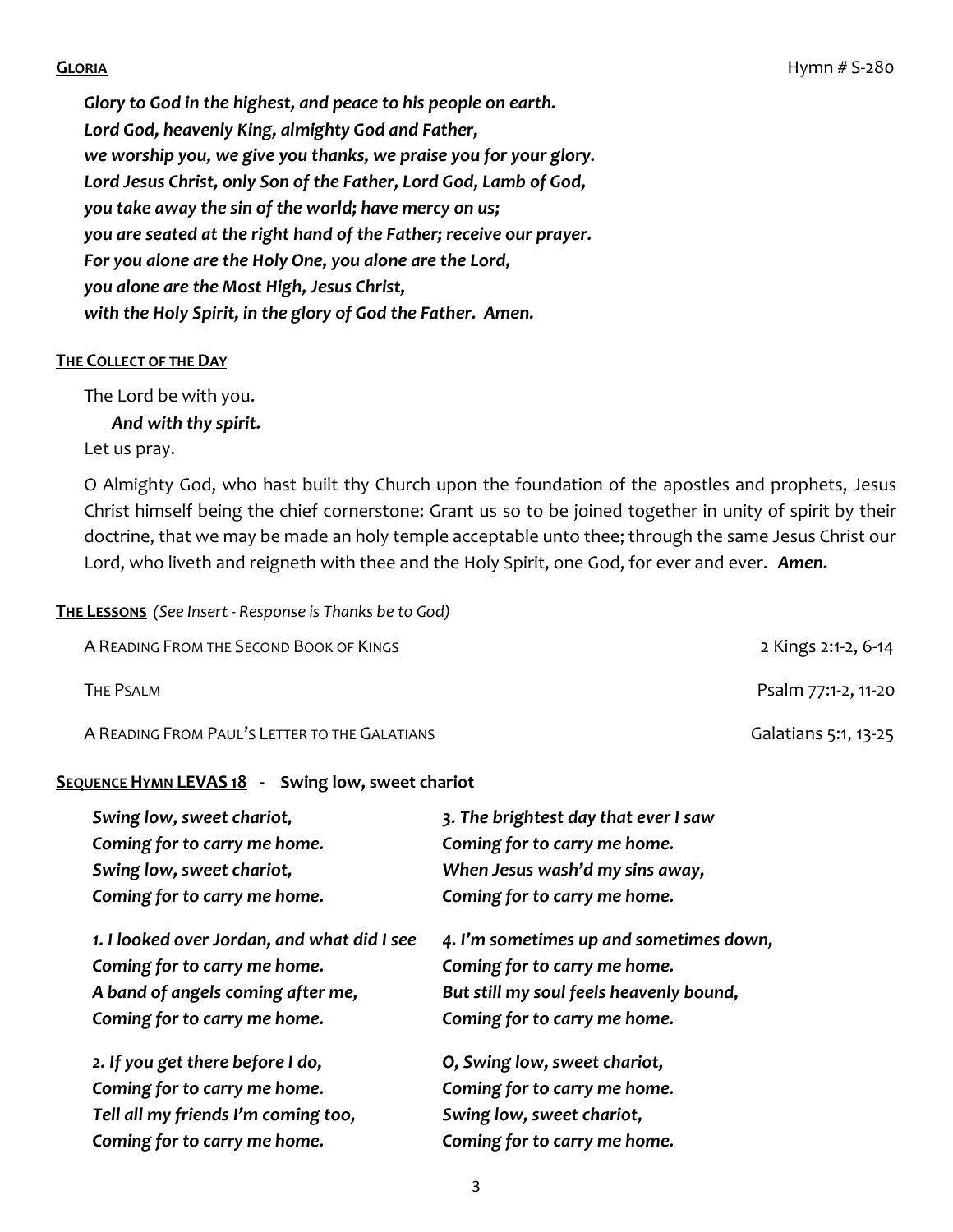4

THE GOSPEL **Example 2:51-62** 

The Holy Gospel of our Lord Jesus Christ according to St. Luke

 *Glory be to thee, Lord Christ.*

 *. . .* The Gospel of the Lord. *Praise be to thee, Lord Christ.*

#### **SERMON** Rev. Nancy Wilkes, Deacon

#### **THE NICENE CREED** (*standing*) BCP 326

*We believe in one God, the Father, the Almighty,*

*maker of heaven and earth, of all that is, seen and unseen.*

*We believe in one Lord, Jesus Christ, the only Son of God,*

*eternally begotten of the Father,*

*God from God, Light from Light,*

*true God from true God,*

*begotten, not made, of one Being with the Father.*

*Through him all things were made.*

*For us and for our salvation he came down from heaven:*

*by the power of the Holy Spirit*

*he became incarnate from the Virgin Mary, and was made man.*

*For our sake he was crucified under Pontius Pilate;*

*he suffered death and was buried.*

*On the third day he rose again in accordance with the Scriptures;*

*he ascended into heaven and is seated at the right hand of the Father.*

*He will come again in glory to judge the living and the dead,*

 *and his kingdom will have no end.*

*We believe in the Holy Spirit, the Lord, the giver of life,*

*who proceeds from the Father and the Son.*

*With the Father and the Son he is worshiped and glorified.*

*He has spoken through the Prophets.*

*We believe in one holy catholic and apostolic Church.*

*We acknowledge one baptism for the forgiveness of sins.*

*We look for the resurrection of the dead,*

*and the life of the world to come. Amen.*

#### **THE PRAYERS OF THE PEOPLE Form III, BCP 387**

Father, we pray for your holy Catholic Church; *That we all may be one.*

Grant that every member of the Church may truly and humbly serve you;

*That your name may be glorified by all peoples.*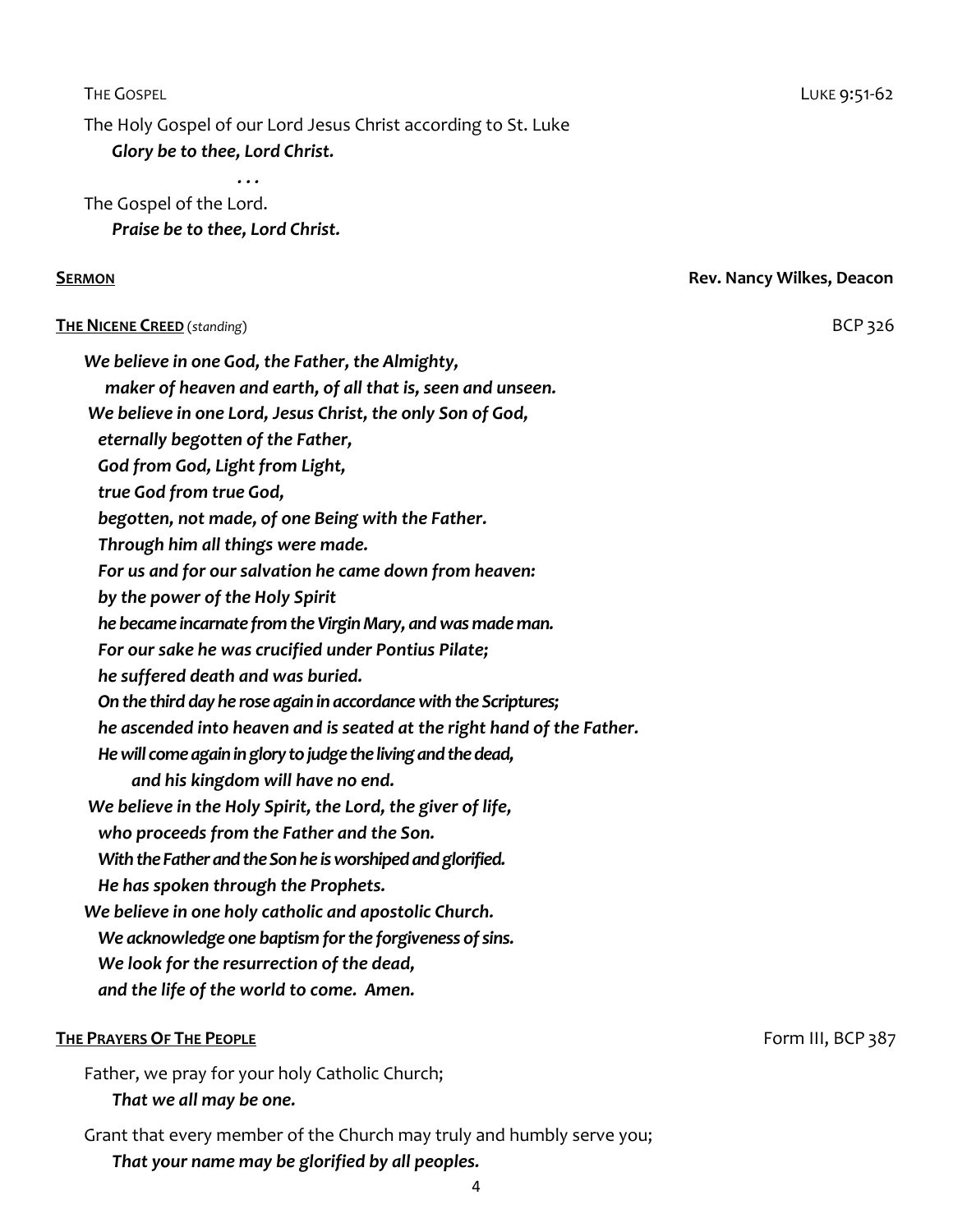We pray for all bishops, priests, and deacons, especially Michael our Presiding Bishop; Andy, Jeff, Kai, and Hector our Bishops; Ralph our Priest, and Nancy our Deacon.

#### *That they may be faithful ministers of your Word and Sacraments.*

We pray for all who govern and hold authority in the nations of the world;

#### *That there may be justice and peace on the earth.*

Give us grace to do your will in all that we undertake;

#### *That our works may find favor in your sight.*

Have compassion on those who suffer from any grief or trouble; especially…

#### *That they may be delivered from their distress.*

Give to the departed eternal rest; especially…

#### *Let light perpetual shine upon them.*

We praise you for your saints who have entered into joy;

*May we also come to share in your heavenly kingdom.*

#### Let us pray together for our parish:

**Almighty and everliving God, ruler of all things in heaven and earth, hear our prayers for this parish family. Strengthen the faithful, arouse the careless, and restore the penitent. Grant us all things necessary for our common life, and bring us all to be of one heart and mind within your holy Church; through Jesus Christ our Lord.** *Amen.*

Let us pray for our own needs and those of others.

*(Silence) Celebrant adds a concluding Collect*

#### **CONFESSION OF SIN**

Let us humbly confess our sins unto Almighty God.

#### *Most merciful God,*

*we confess that we have sinned against thee* 

*in thought, word, and deed,* 

*by what we have done,* 

*and by what we have left undone.* 

*We have not loved thee with our whole heart;* 

*we have not loved our neighbors as ourselves.* 

*We are truly sorry and we humbly repent.*

*For the sake of thy Son Jesus Christ,* 

*have mercy on us and forgive us;* 

*that we may delight in thy will,*

*and walk in thy ways,* 

*to the glory of thy Name. Amen.*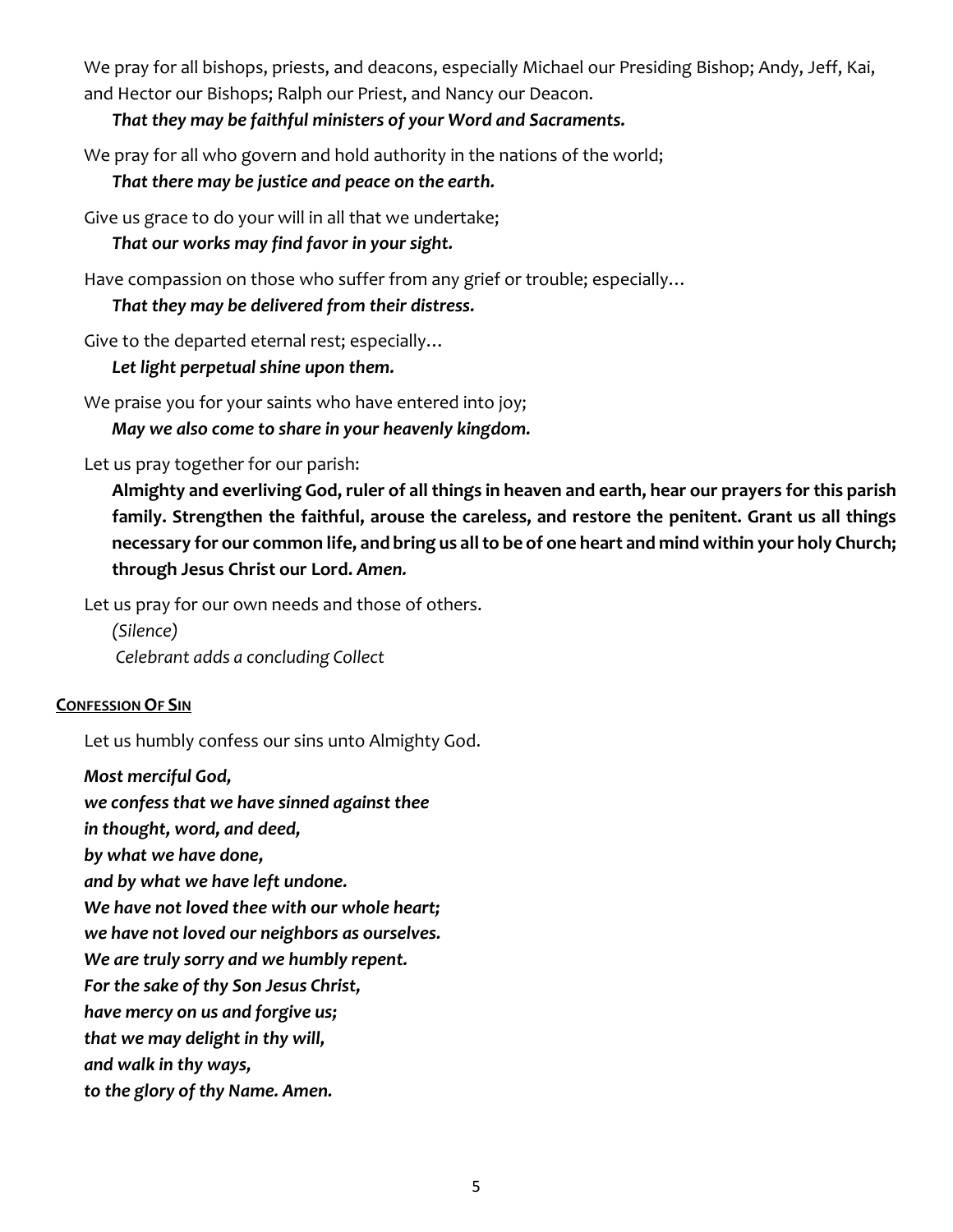#### **ABSOLUTION**

Almighty God, our heavenly Father, who of his great mercy hath promised forgiveness of sins to all those who with hearty repentance and true faith turn unto him, have mercy upon you, pardon and deliver you from all your sins, confirm and strengthen you in all goodness, and bring you to everlasting life; through Jesus Christ our Lord. *Amen.*

#### **THE PEACE**

The peace of the Lord be always with you. *And with thy spirit.*



# *THE HOLY COMMUNION*

#### **THE OFFERTORY HYMN 458 - My song is love unknown**

*1. My song is love unknown, my Savior's love to me, love to the loveless shown that they might lovely be. O who am I, that for my sake my Lord should take frail flesh, and die?*

*2. He came from his blest throne salvation to bestow, but men made strange, and none the longed-for Christ would know. But O my friend, my friend indeed, who at my need his life did spend.*

#### **THE DOXOLOGY**

*Praise God, from whom all blessings flow; Praise him, all creatures here below; Praise him above ye heavenly host: Praise Father, Son, and Holy Ghost. Amen.* *7. Here might I stay and sing, no story so divine; never was love, dear King, never was grief like thine. This is my friend, in whose sweet praise I all my days could gladly spend.*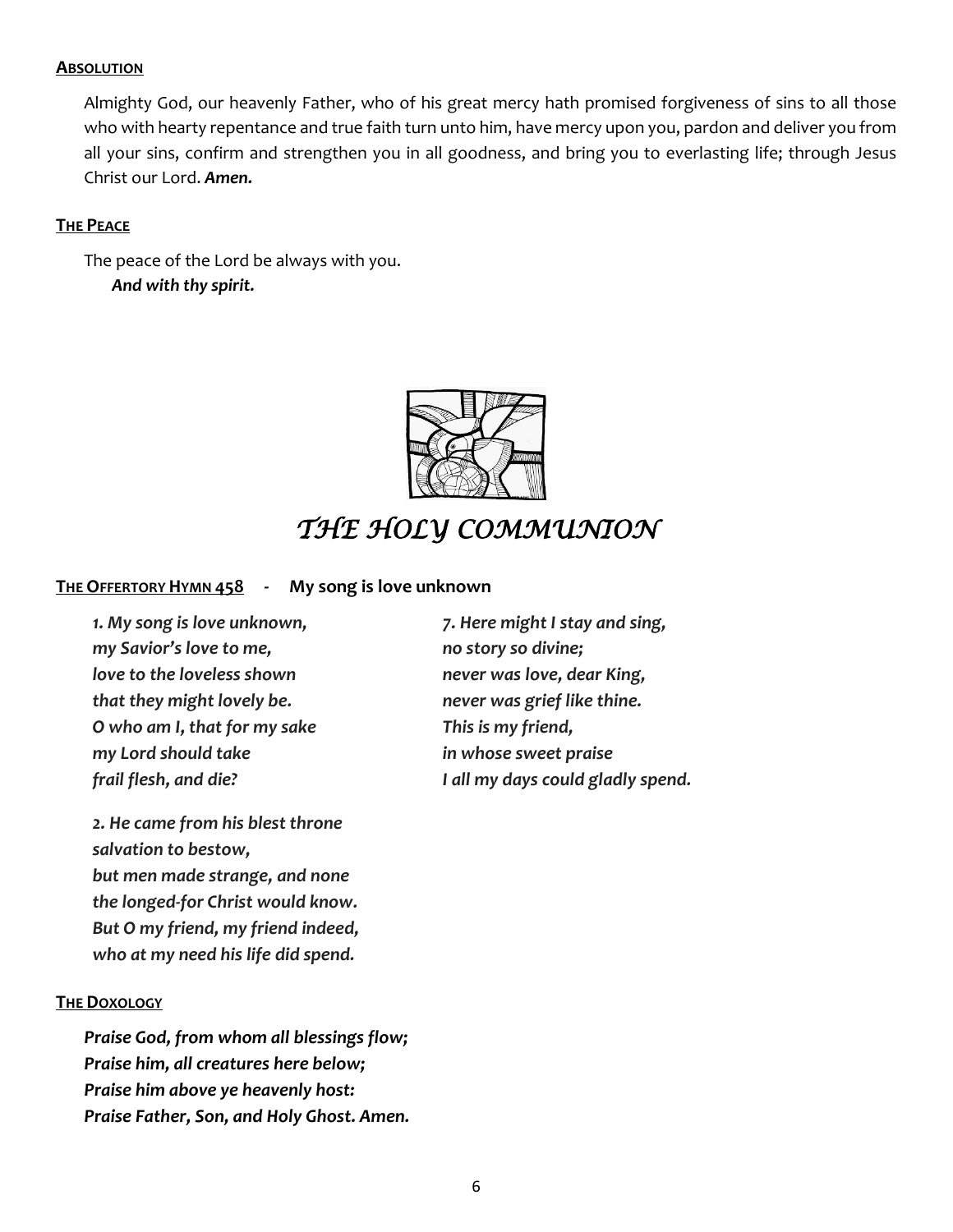#### **THE GREAT THANKSGIVING BCP** 333

The Lord be with you. *And with thy spirit.* Lift up your hearts. *We lift them up unto the Lord.* Let us give thanks unto our Lord God.

#### *It is meet and right so to do.*

It is very meet, right, and our bounden duty, that we should at all times, and in all places, give thanks unto thee, O Lord, holy Father, almighty, everlasting God. *(the priest adds a Proper Preface)*

Therefore with Angels and Archangels, and with all the company of heaven, we laud and magnify thy glorious Name; evermore praising thee, and singing,

*Holy, holy, holy Lord, God of power and might,* **Holy, holy, holy, holy Equational Assaure Hymn** # S-130 *Holy, holy, holy Lord, God of power and might, heaven and earth are full, full of your glory. Hosanna in the highest. Hosanna in the highest. Blessed is he who comes in the name of the Lord. Hosanna in the highest. Hosanna in the highest.*

All glory be to thee, Almighty God, our heavenly Father, for that thou, of thy tender mercy, didst give thine only Son Jesus Christ to suffer death upon the cross for our redemption; who made there, by his one oblation of himself once offered, a full, perfect, and sufficient sacrifice, oblation, and satisfaction, for the sins of the whole world; and did institute, and in his holy Gospel command us to continue, a perpetual memory of that his precious death and sacrifice, until his coming again.

For in the night in which he was betrayed, he took bread; and when he had given thanks, he brake it, and gave it to his disciples, saying, "Take, eat, this is my Body, which is given for you. Do this in remembrance of me."

Likewise, after supper, he took the cup; and when he had given thanks, he gave it to them, saying, "Drink ye all of this; for this is my Blood of the New Testament, which is shed for you, and for many, for the remission of sins. Do this, as oft as ye shall drink it, in remembrance of me."

Wherefore, O Lord and heavenly Father, according to the institution of thy dearly beloved Son our Savior Jesus Christ, we, thy humble servants, do celebrate and make here before thy divine Majesty, with these thy holy gifts, which we now offer unto thee, the memorial thy Son hath commanded us to make; having in remembrance his blessed passion and precious death, his mighty resurrection and glorious ascension; rendering unto thee most hearty thanks for the innumerable benefits procured unto us by the same.

And we most humbly beseech thee, O merciful Father, to hear us; and, of thy almighty goodness, vouchsafe to bless and sanctify, with thy Word and Holy Spirit, these thy gifts and creatures of bread and wine; that we, receiving them according to thy Son our Savior Jesus Christ's holy institution, in remembrance of his death and passion, may be partakers of his most blessed Body and Blood.

And we earnestly desire thy fatherly goodness mercifully to accept this our sacrifice of praise and thanksgiving; most humbly beseeching thee to grant that, by the merits and death of thy Son Jesus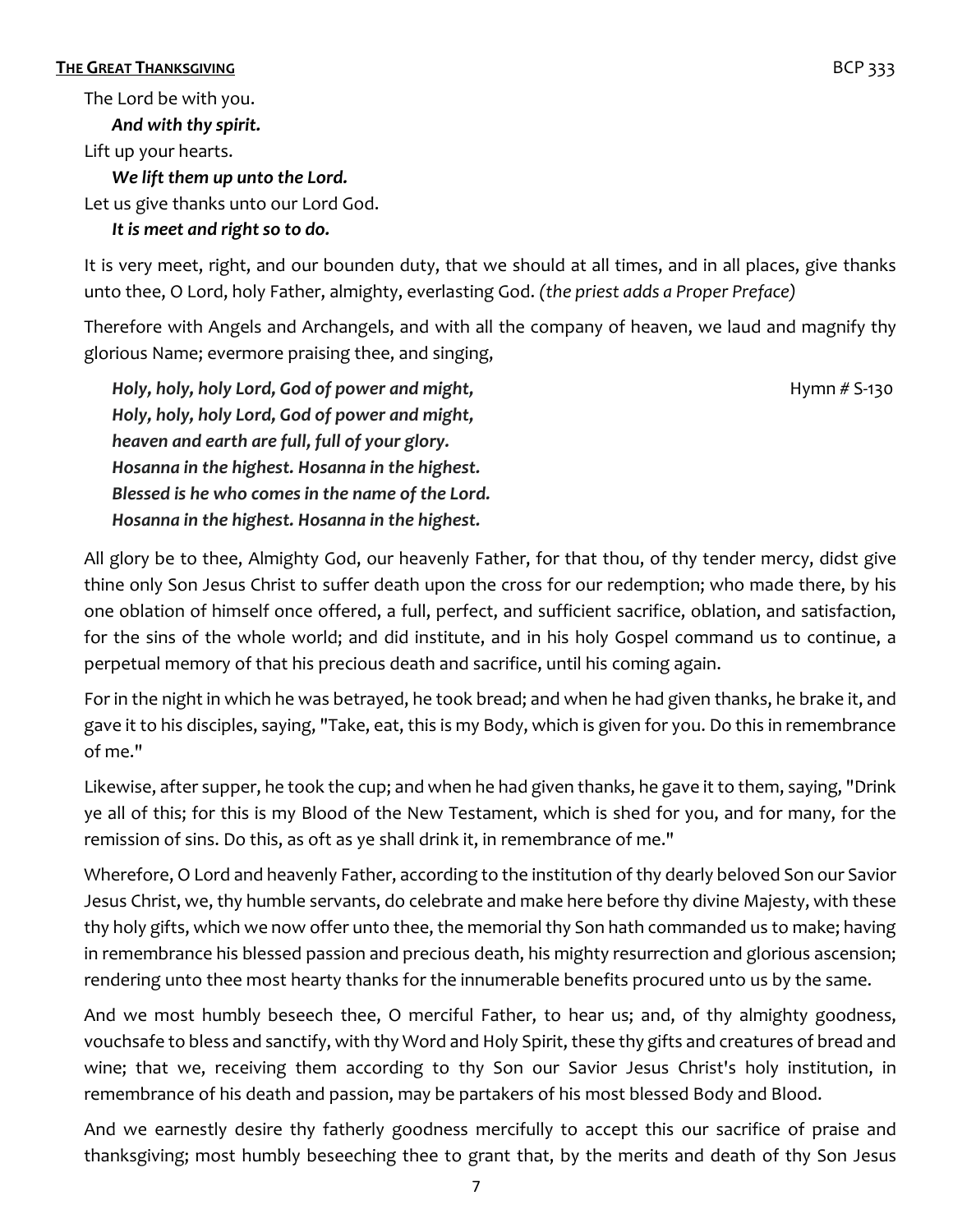Christ, and through faith in his blood, we, and all thy whole Church, may obtain remission of our sins, and all other benefits of his passion.

And here we offer and present unto thee, O Lord, our selves, our souls and bodies, to be a reasonable, holy, and living sacrifice unto thee; humbly beseeching thee that we, and all others who shall be partakers of this Holy Communion, may worthily receive the most precious Body and Blood of thy Son Jesus Christ, be filled with thy grace and heavenly benediction, and made one body with him, that he may dwell in us, and we in him.

And although we are unworthy, through our manifold sins, to offer unto thee any sacrifice, yet we beseech thee to accept this our bounden duty and service, not weighing our merits, but pardoning our offenses, through Jesus Christ our Lord;

By whom, and with whom, in the unity of the Holy Ghost, all honor and glory be unto thee, O Father Almighty, world without end. Amen.

And now, as our Savior Christ hath taught us, we are bold to pray,

*Our Father, who art in heaven, hallowed be thy Name, thy kingdom come, thy will be done, on earth as it is in heaven. Give us this day our daily bread. And forgive us our trespasses, as we forgive those who trespass against us. And lead us not into temptation, but deliver us from evil. For thine is the kingdom, and the power, and the glory, for ever and ever. Amen.*

#### **THE BREAKING OF THE BREAD**

Alleluia. Christ our Passover is sacrificed for us; *Therefore let us keep the feast. Alleluia.*

*We do not presume to come to this thy Table, O merciful Lord, trusting in our own righteousness, but in thy manifold and great mercies. We are not worthy so much as to gather up the crumbs under thy Table. But thou art the same Lord whose property is always to have mercy. Grant us therefore, gracious Lord, so to eat the flesh of thy dear Son Jesus Christ, and to drink his blood, that we may evermore dwell in him, and he in us. Amen.*

These are the Gifts of God for the People of God. Take them in remembrance that Christ died for you, and feed on him in your hearts by faith, with thanksgiving.



Gluten Free hosts are available for communion. Please make yourself known to the priest at the altar rail.

*If you have a special prayer need, step into the side chapel after you receive communion, and a member of the Prayer Team will pray with you.*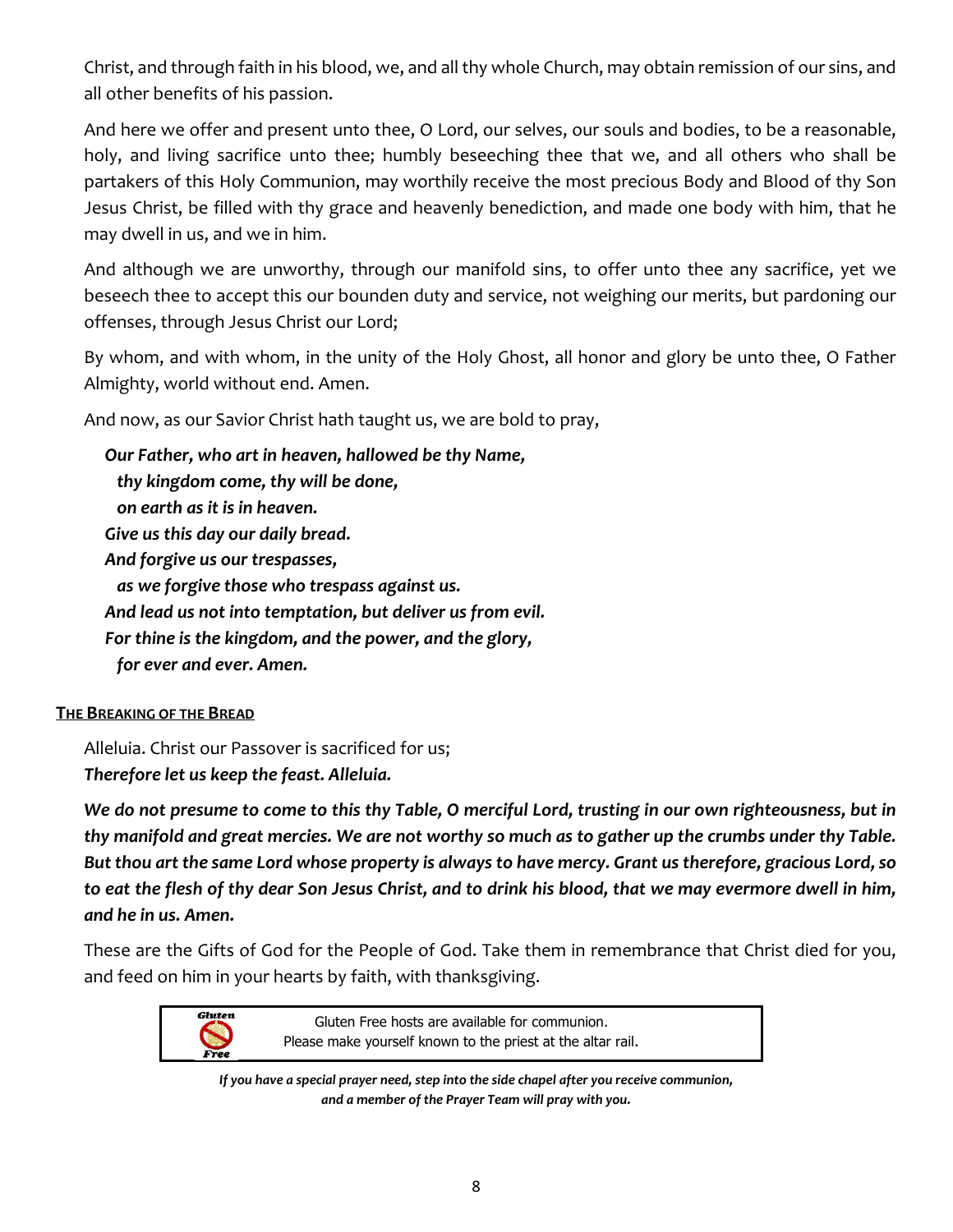#### **CHOIR ANTHEM -** *O Radiant Glory (Palestrina Edited by Henry Coates)*

*O radiant glory of that celestial light, of that celestial light: O heav'nly splendor, for earthly eyes too bright, That with a newfound rapture the heart doth fill, the heart doth fill, with a newfound rapture, with a newfound rapture.*

*O happy mortal, O happy mortal, Who in that light may dwell at will, And in that wondrous beauty stay, in that beauty. O happy mortal, Who in that light may dwell at will, And in that wondrous beauty stay, Which nevermore, which nevermore can fade away, which nevermore, nevermore can face away.*

**COMMUNION HYMN 706 - In your mercy, Lord, you called me**

#### **POST COMMUNION PRAYER**

#### Let us pray.

*Almighty and everliving God, we most heartily thank thee for that thou dost feed us, in these holy mysteries, with the spiritual food of the most precious Body and Blood of thy Son our Savior Jesus Christ; and dost assure us thereby of thy favor and goodness towards us; and that we are very members incorporate in the mystical body of thy Son, the blessed company of all faithful people; and are also heirs, through hope, of thy everlasting kingdom. And we humbly beseech thee, O heavenly Father, so to assist us with thy grace, that we may continue in that holy fellowship, and do all such good works as thou hast prepared for us to walk in; through Jesus Christ our Lord, to whom with thee and the Holy Ghost, be all honor and glory, world without end. Amen.*

#### **THE BLESSING**

The peace of God, which passeth all understanding, keep your hearts and minds in the knowledge and love of God, and of his Son Jesus Christ our Lord; and the blessing of God Almighty, the Father, the Son, and the Holy Ghost, be amongst you, and remain with you always. *Amen. (these words may differ from time to time)*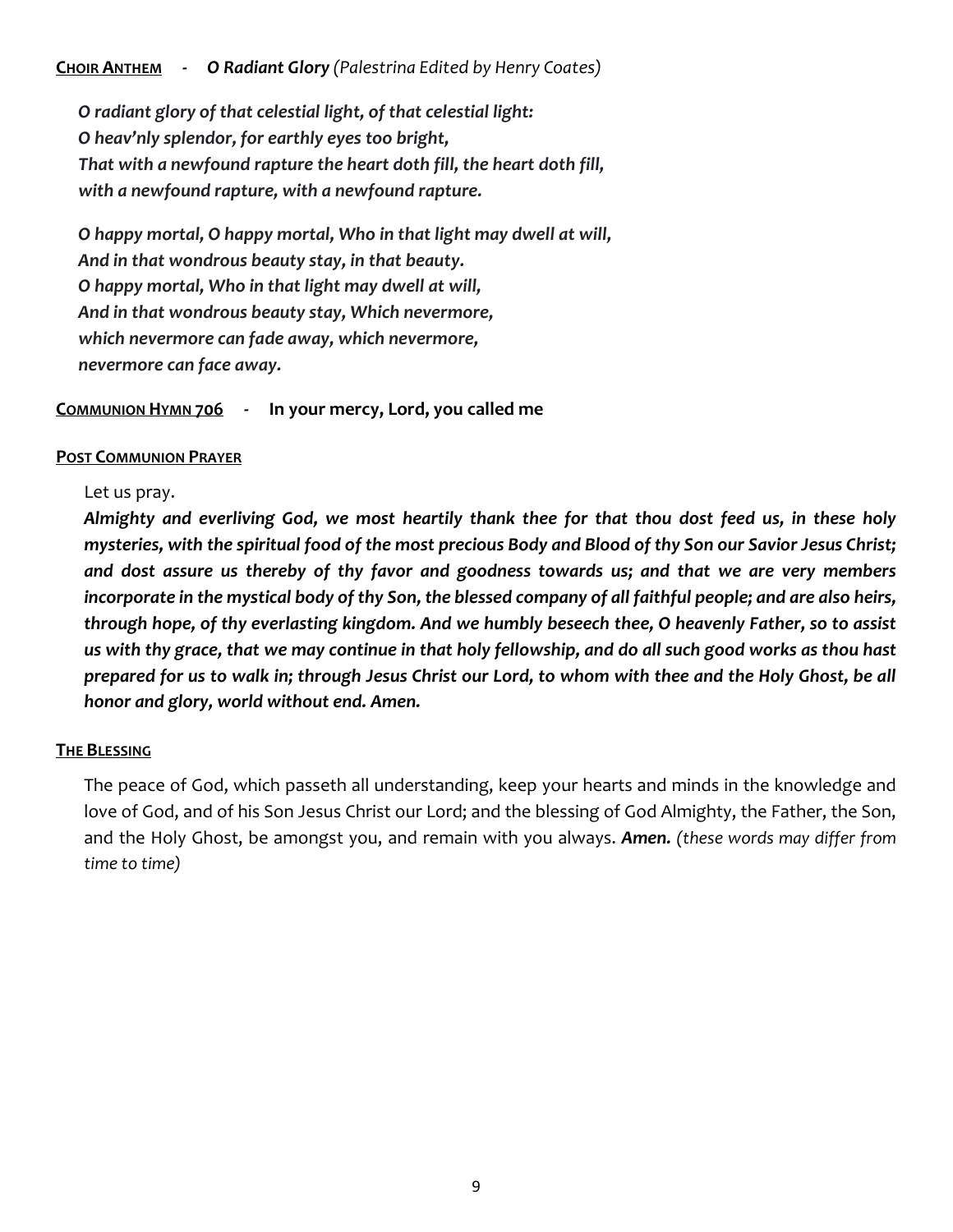#### **RECESSIONAL HYMN 525 - The Church's one Foundation**

*1. The Church's one foundation is Jesus Christ her Lord; she is his new creation by water and the word: from heaven he came and sought her to be his holy bride; with his own blood he bought her, and for her life he died.*

*2. Elect from every nation, yet one o'er all the earth, her charter of salvation, one Lord, one faith, one birth; one holy Name she blesses, partakes one holy food, and to one hope she presses, with every grace endued.*

*3. Though with a scornful wonder men see her sore oppressed, by schisms rent asunder, by heresies distressed; yet saints their watch are keeping, their cry goes up, 'How long?' and soon the night of weeping shall be the morn of song.*

*4. Mid toil and tribulation, and tumult of her war she waits the consummation of peace for evermore; till with the vision glorious her longing eyes are blessed, and the great Church victorious shall be the Church at rest.*

*5. Yet she on earth hath union with God, the Three in One, and mystic sweet communion with those whose rest is won. O happy ones and holy! Lord, give us grace that we like them, the meek and lowly, on high may dwell with thee.*

#### **THE DISMISSAL**

Alleluia, Alleluia. Go in peace to love and serve the Lord. *(these words may differ from time to time) Thanks be to God. Alleluia, alleluia.*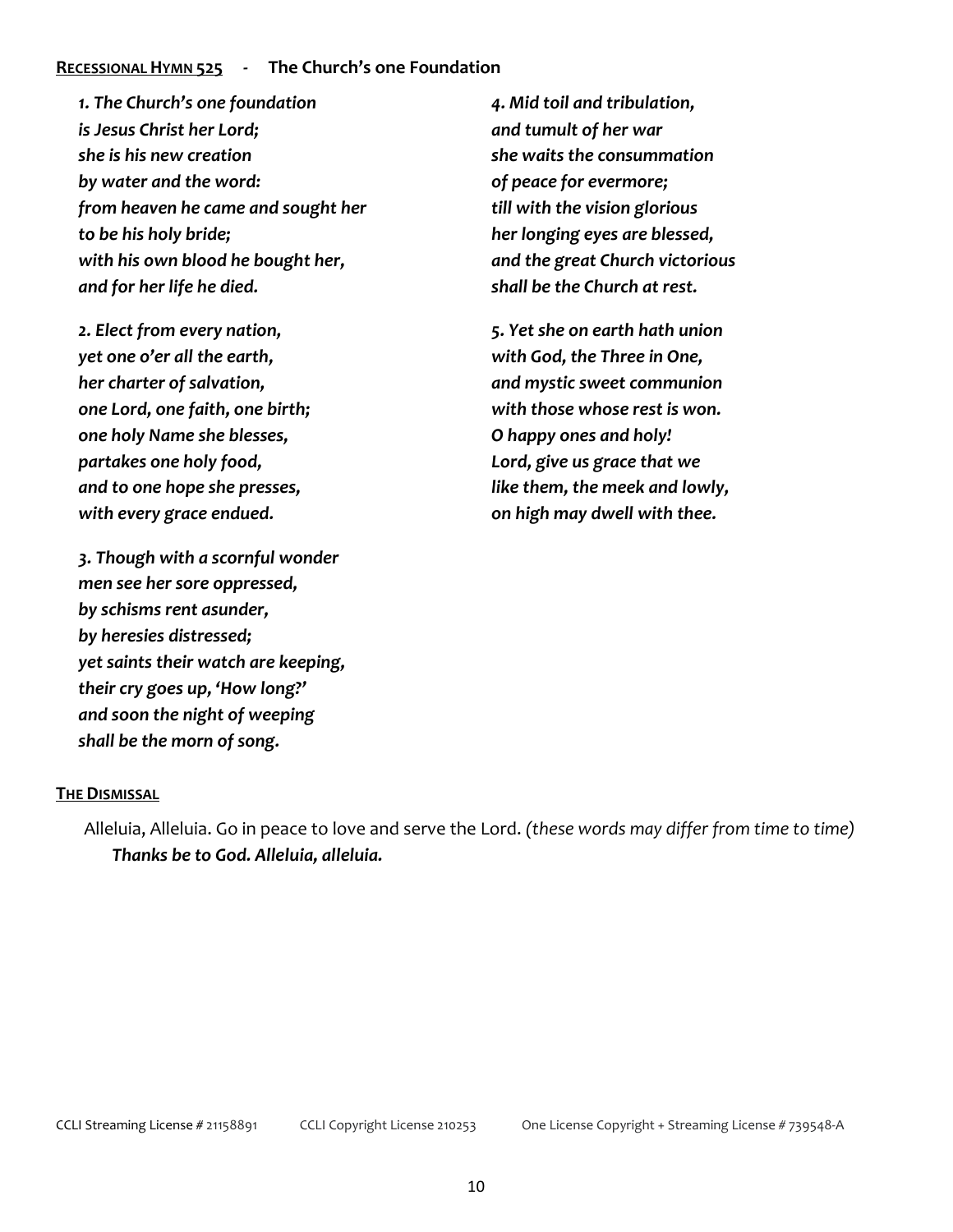# **Join us for Coffee, Donuts, and Fruit after the 8:00am service and Sunday School at 9:30am**

**Adults:** You Were Made for This Moment by Max Lucado, with Terri Morgan in the Solarium **Children and Youth:**

Babies thru 4 years old in the nursery

Age 5 thru 5th grade will meet by the stage and then go to room 8

The Flowers on the Altar are given to the Glory of God by: Tiffany Maldonado in honor of her mother Mary Katherine's birthday and Frank and Mary Ellen Plut in honor of Audrey Plut's birthday

| <b>ALTAR FLOWERS</b><br>\$50 DONATION                                          |
|--------------------------------------------------------------------------------|
|                                                                                |
|                                                                                |
|                                                                                |
| In honor of:                                                                   |
| In thanksgiving for:                                                           |
| Tear off this section and place in the offering plate or turn in to the office |